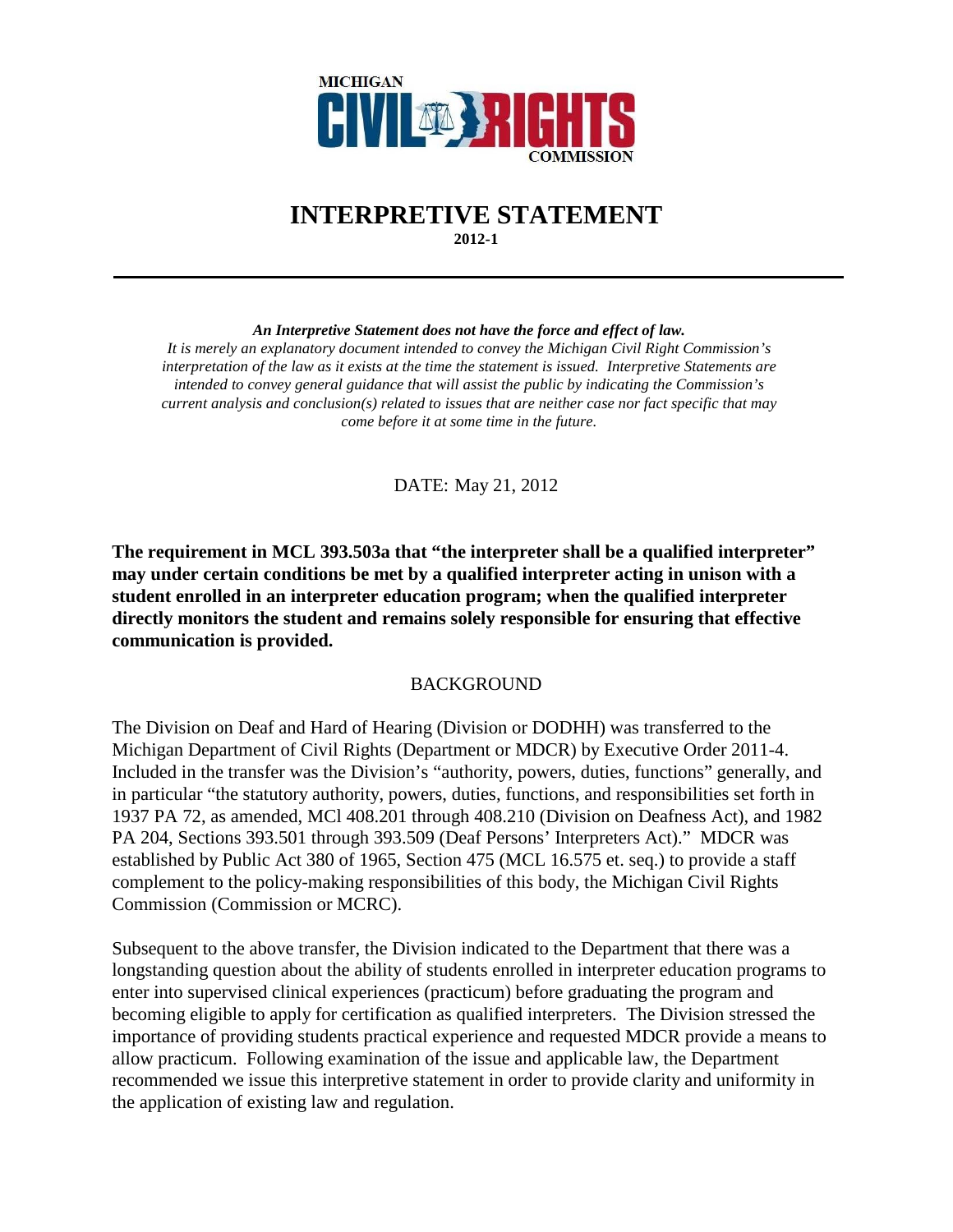# INTERPRETING AND INTERPRETERS

It is important at the outset to understand what is meant by the terms interpreting and interpreter. Interpreting is not the same as signing, which indeed is only one part of the interpreting process. Interpreting for the deaf, and in particular the use of American Sign Language, is very much like interpreting for an American diplomat communicating in a foreign language. The interpreter is not only responsible for translating the foreign language into English so the diplomat can understand; he or she must also translate the diplomat's English into the other language so that the diplomat will be understood. As in the diplomatic setting, inaccurate or incomplete interpreting results in miscommunication and misunderstanding that can affect all parties.

The Registry of Interpreters for the Deaf (RID), a professional organization representing more than 12,000 Sign Language Interpreters describes "Sign Language/spoken English interpreters" as;

"…highly skilled professionals that facilitate communication between hearing individuals and the deaf or hard-of-hearing. They are a crucial communication tool utilized by all people involved in a communication setting. Interpreters must be able to listen to another person's words, inflections and intent and simultaneously render them into the visual language of signs using the mode of communication preferred by the deaf consumer. The interpreter must also be able to comprehend the signs, inflections and intent of the deaf consumer and simultaneously speak them in articulate, appropriate English."

The Commission adopts this description of an interpreter's function and responsibility. An interpreter is responsible for ensuring effective communication between hearing individuals and those who are deaf or hard of hearing.

# THE ISSUE

The Deaf Persons' Interpreters Act (DPIA) is silent on the question of student practicum, making no specific provision for, or even mention of, students training to become interpreters. Additionally, while the administrative rules required by the DPIA have yet to be adopted, they will not include provisions for certifying students involved in clinical programs in the absence of legislative authority for doing so.

In the absence of clear statutory or administrative direction, MCRC has determined that students, interpreter education programs, interpreters, providers, interpreter referral agencies and deaf and hard of hearing persons as well as the public with whom they interact will all benefit from a clear statement regarding the application of existing law. This will have the effect of ensuring a common understanding of what is currently permissible. Additionally, if the Commission's interpretation is not consistent with the legislature's intent, the Commission hopes that this statement will cause them to enact legislation clarifying their intent by providing specifically the requirement for student practicum.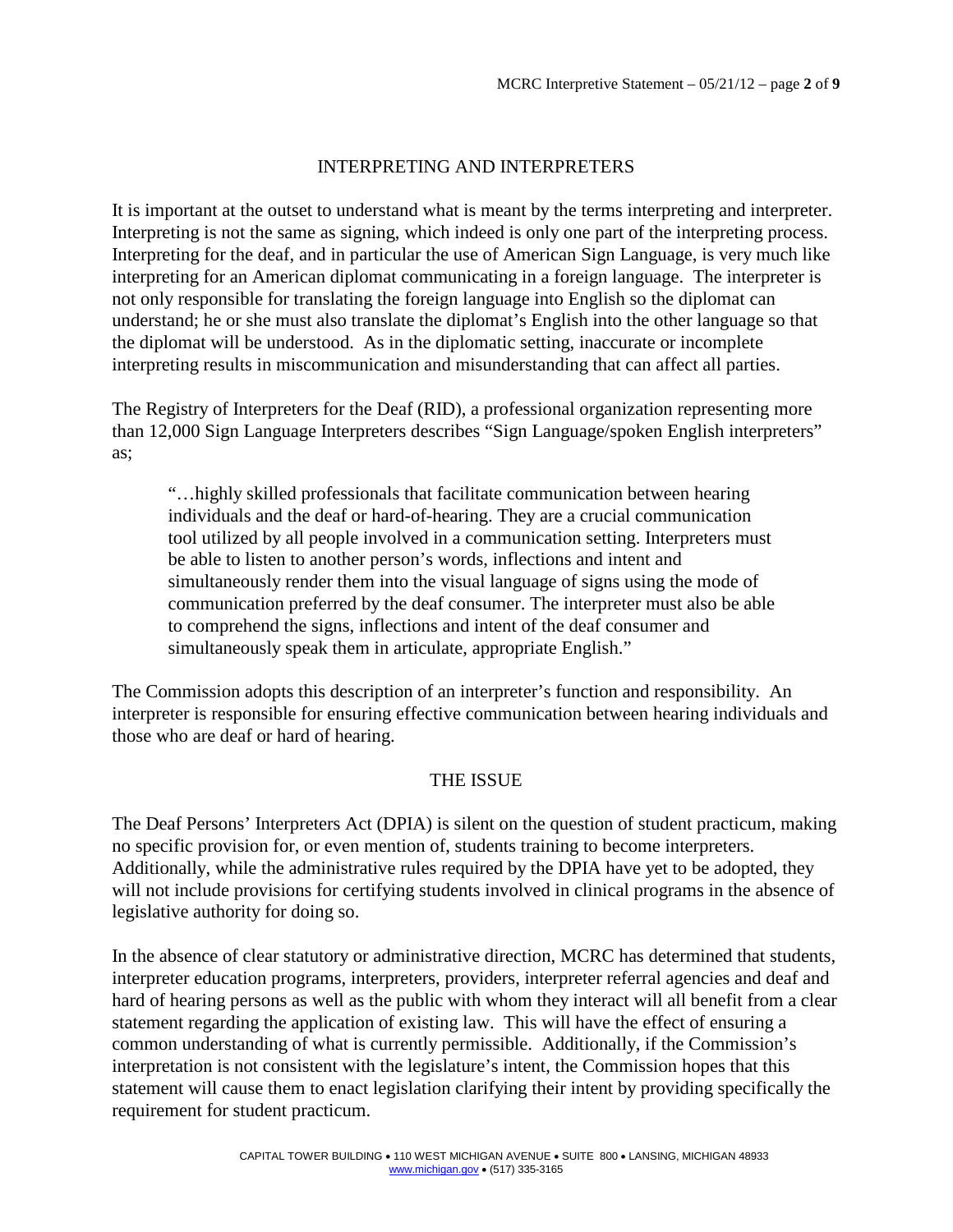#### ANALYSIS

The question essentially boils down to whether the legislature by not specifically addressing interpreter education programs indicated that schools could continue to offer interpreter training programs in the manner they determined would best prepare interpreter students for their chosen careers, or if the legislature's silence should be interpreted to limit a school's ability to do so. The Commission believes the former to be more persuasive, and specifically rejects the argument that the legislature's inaction be given the effect of making profound changes to previous practice.

The DPIA provides at:

MCL 353.502(f): "Qualified interpreter" means a person who is certified through the national registry of interpreters for the deaf or certified through the state by the division.

353.503a: If an interpreter is required as an accommodation for a deaf or deafblind person under state or federal law, the interpreter shall be a qualified interpreter.

Thus it is clear that prior to being certified as qualified, a student cannot him or herself be appointed as an interpreter. This does not, as some have questioned, foreclose a situation in which a student is acting together with, and under the direct supervision of, a qualified interpreter who is fully responsible for ensuring the accuracy of the service provided. Under such conditions, when neither the qualified interpreter nor any other party gains or loses any direct benefit as a result of the student's involvement, the interpreting service is in all legally substantive ways being provided by the qualified interpreter.

This reading of the DPIA gains further support from the section describing when the Act is violated.

MCL 353.508b(1): A person who knows that he or she does not meet the definition of qualified interpreter under this act and misrepresents himself or herself as a qualified interpreter is guilty of a misdemeanor punishable by imprisonment for not more than 90 days or a fine of not less than \$500.00 or more than \$1,000.00, or both.

The Act thus allows for a situation in which a person who knows they are not a "qualified interpreter" plays some role in the provision of interpreter services under the act, but does not "misrepresent" himself or herself as being qualified. A student and qualified interpreter should not be permitted to work together to provide interpreting services as part of an educational practicum except with the express agreement of the appointing authority and the person receiving the interpreting service. But where all parties are in agreement that the qualified interpreter is solely and equally responsible for the accuracy and effectiveness of the interpreting irrespective of the student's involvement, there is no violation of the act, and no public interest would be served by finding otherwise.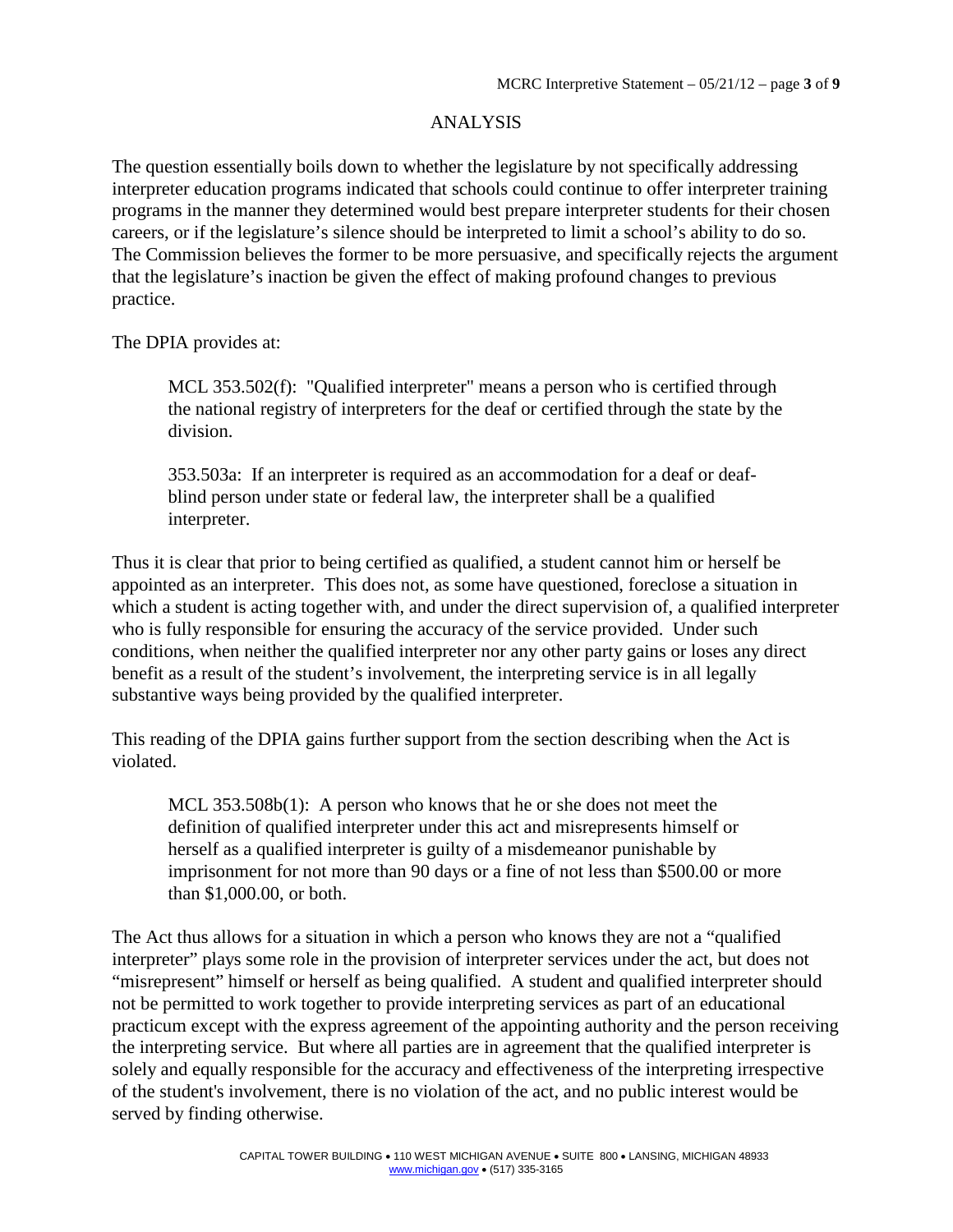Student practicums can, and must, be constructed so as to be fully consistent with the DPIA's provision requiring compensation.

MCL 353.508e(1): A court appointed interpreter, qualified interpreter, intermediary interpreter, or deaf interpreter shall be paid a fee by the court that it determines to be reasonable. A qualified interpreter, intermediary interpreter, or deaf interpreter appointed by an appointing authority other than a court shall be paid a fee by the appointing authority. In addition, a qualified interpreter, intermediary interpreter, or deaf interpreter shall be paid for his or her actual expenses for travel, meals, and lodging.

Because the qualified interpreter is legally the person providing the service, he or she must be compensated by the appointing authority as would be the case had the student not been involved in any way. Any discount or other reduction in fee provided to the appointing authority would indicate that the parties regard the service provided to be something less than would be the case if the qualified interpreter acted alone. It is in fact the qualified interpreter's responsibility to personally monitor the entire process to ensure the quality of service provided. A qualified interpreter also must not provide any portion of his or her compensation to the student (or student's school). The qualified interpreter is not being assisted by the student; he or she is assisting the student.

Similarly, a qualified interpreter working with a student doing a practicum cannot provide additional interpreting service beyond what the qualified interpreter would do alone. Here again, the appointing authority is retaining and providing the qualified interpreter. If the qualified interpreter elects to provide a student enrolled in an interpreter training program with a closely monitored clinical experience, it is a mentor/mentee relationship between the two of them (though it does require the consent of others). The qualified interpreter is still responsible to the providing authority as well as the deaf person who is being provided the interpreting service. They must remain actively involved in ensuring that the interpreting performed results in effective communication, as their personal responsibility is no different than if they were doing the interpreting alone.

A qualified interpreter working with a student in this way may permit a student to perform all, or any part of, the service that the interpreter would otherwise have provided by him or herself. What cannot be permitted, however, would be to allow the student and qualified interpreter working together to do more. Thus, for example, if interpreter services are being provided for an event that would otherwise require two or more qualified interpreters in order to prevent interpreter fatigue, the qualified interpreter working with the student may still not do any more than they would do alone. The student may not be utilized to enable the qualified interpreter to do work the interpreter would not be able to do without the student and the appointing authority cannot reap the benefit of not needing to provide an additional interpreter, as doing so would result in a portion of the interpreting services being provided without fee.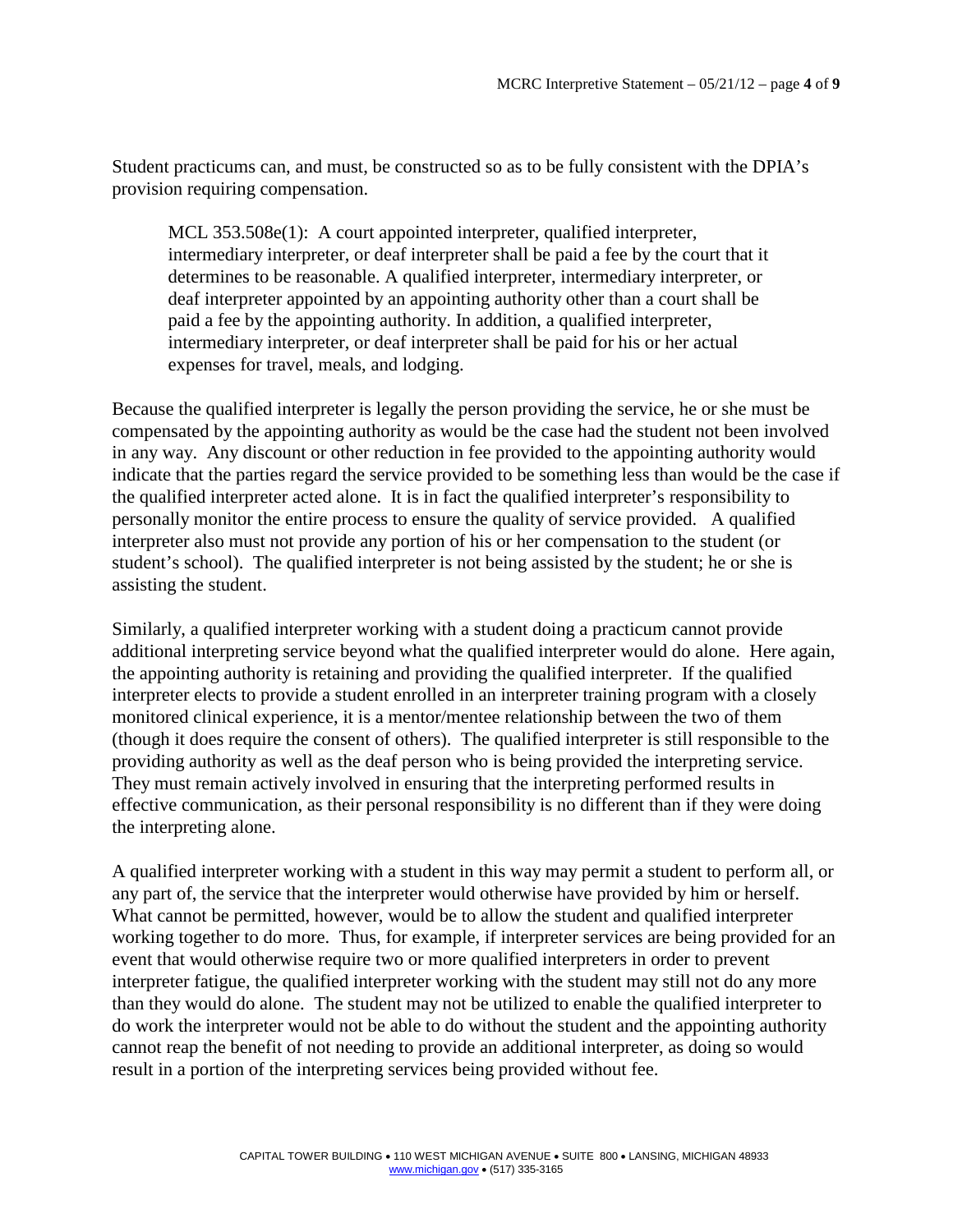The provision of the statute related to the required oath is also relevant to this discussion.

MCL 353.506(1): Before a qualified interpreter participates in any action or other proceeding because of an appointment under this act, the qualified interpreter shall make an oath or affirmation that the qualified interpreter will make a true interpretation in an understandable manner to the deaf or deaf-blind person for whom the qualified interpreter is appointed and that the qualified interpreter will interpret the statements of the deaf or deaf-blind person in the English language to the best of the interpreter's skill. The appointing authority shall provide recess periods as necessary for the qualified interpreter when the qualified interpreter so indicates.

As contemplated above, the qualified interpreter not only continues to take this oath, they take it alone. The student is acting in concert with the interpreter in order to gain the real world clinical experience, but it remains the interpreter who is responsible for making "a true interpretation in an understandable manner." A qualified interpreter's obligation to ensure they provide a true interpretation is owed "to the deaf or deaf-blind person for whom the qualified interpreter is appointed." It is the qualified interpreter's responsibility to ensure that a student has received sufficient training prior to being offered the practicum opportunity, and to step in and relieve the student if at any time it becomes necessary.

While it is the qualified interpreter's responsibility to ensure a student is sufficiently prepared in advance of any practicum experience, the Commission recognizes that without some guidance this may be a difficult assessment for them to make. For this reason, the Commission strongly recommends that prior to any practicum experience occurring, the DODHH, in cooperation with schools offering interpreter education programs, develop a process, outlining the appropriate use of students, expectations and boundaries of the practicum experience, and mentor and student qualifications. The process should also provide a means by which others can verify whether a student has met the agreed upon qualifications and is therefore practicum eligible. The practicum eligibility process should be in the form of an MOU or other written agreement and made available to the public. A qualified interpreter could then be assured that a student deemed practicum eligible pursuant to the process is sufficiently prepared to enter into a practicum experience. Similarly, the interpreter should understand the risk they would be taking by working with a student who is not.

The statute also provides at MCL 393.503(3) that a person requiring an interpreter may make a written request to waive the right to a qualified interpreter. The waiver is subject to the approval of the appointing authority and the person's counsel when applicable. An argument can be made that this waiver provision should be used to permit student practicum, but there is an appropriate reluctance to do so. The waiver is used primarily when a deaf person utilizes an interpreter (often a friend or family member) even though the interpreter is not legally "qualified." The waiver thus assures that the person for whom the interpreter is being provided fully understands that there can be no assurance of the quality of the interpreter's service, but also permits the appointing authority to honor that person's expressed wishes. A person signing such a waiver is thus accepting the consequences that may result from using an interpreter who is not qualified, including that they may not receive a "true interpretation."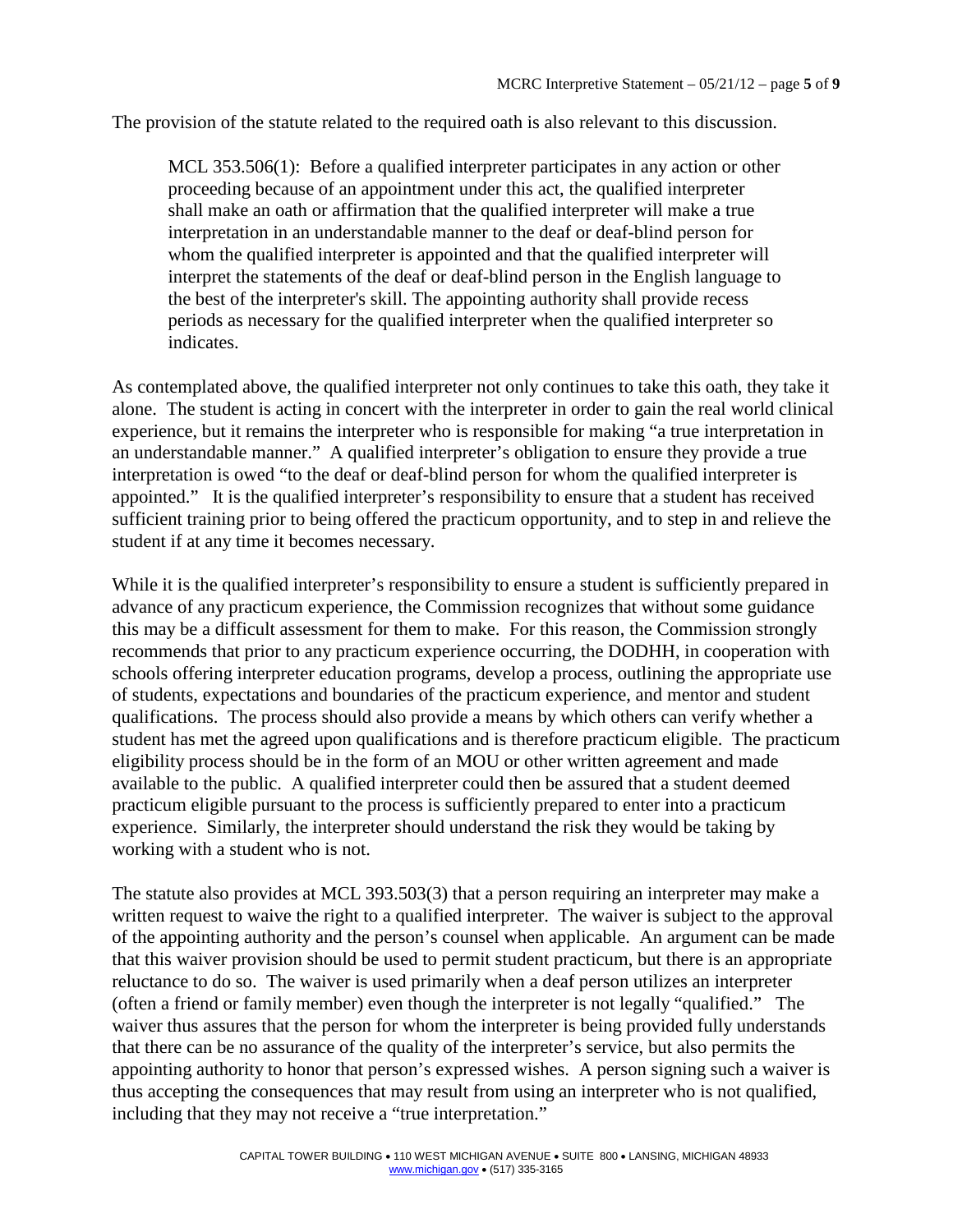The use of a waiver of this sort in a practicum setting where a student is working with a qualified interpreter is not merely unsuitable; it is fundamentally at odds with the obligation to construct practicum in a way that protects the interests of all. No waiver of rights should be signed where no rights are being waived. Under the safeguards discussed above, a qualified interpreter is provided and is solely responsible for ensuring the interpretation they are providing with the student is a "true interpretation." Because it is the quality of service being waived, overuse of the waiver provision also opens the door to possible abuses by an appointing authority seeking to save on the costs of providing a "qualified interpreter" every time. However, while the waiver provision may not be applicable here, it is another strong indication that the legislature did not intend the Act to be inflexible.

Because the waiver provision is not applicable, there is no provision mandating that the person requiring an interpreter agree in writing to a student's involvement under the direction of the qualified interpreter providing the interpreting service. However, the Commission cannot contemplate why a qualified interpreter or appointing authority would not wish to document the agreement. We thus recommend that the DODHH prepare and make available a model agreement. This form could also be used to ensure that all those involved not only agree to the student's involvement, but also understand that the qualified interpreter remains responsible for the service provided.

Finally, the Commission believes this interpretation is in full accord with the Code of Professional Conduct adopted by both the National Association of the Deaf (NAD) and the Registry of Interpreters for the Deaf, Inc. (RID). The Code specifically covers not only professionals already engaged in interpreting, but also "interns and students of the profession."

The code is structured around seven tenets or guiding principles. It provides in its preamble that "It is the obligation of every interpreter to exercise judgment, employ critical thinking, apply the benefits of practical experience, and reflect on past actions in the practice of their profession. The guiding principles in this document represent the concepts of confidentiality, linguistic and professional competence, impartiality, professional growth and development, ethical business practices, and the rights of participants in interpreted situations to informed choice. The driving force behind the guiding principles is the notion that the interpreter will do no harm."

Of particular note, the Code encourages interpreters to "Assist and encourage colleagues by . . . serving as mentors when appropriate." It also provides that interpreters must obtain the consent of both consumers and colleagues before bringing an intern to an assignment. Most important, the code describes what it means to "make a true interpretation in an understandable manner" as provided in the Michigan statute. It indicates that interpreters must "Assess consumer needs and the interpreting situation before and during the assignment and make adjustments as needed. " and "Render the message faithfully by conveying the content and spirit of what is being communicated, using language most readily understood by consumers, and correcting errors discreetly and expeditiously." The requirement to make adjustments and correct errors remains with the interpreter at all times.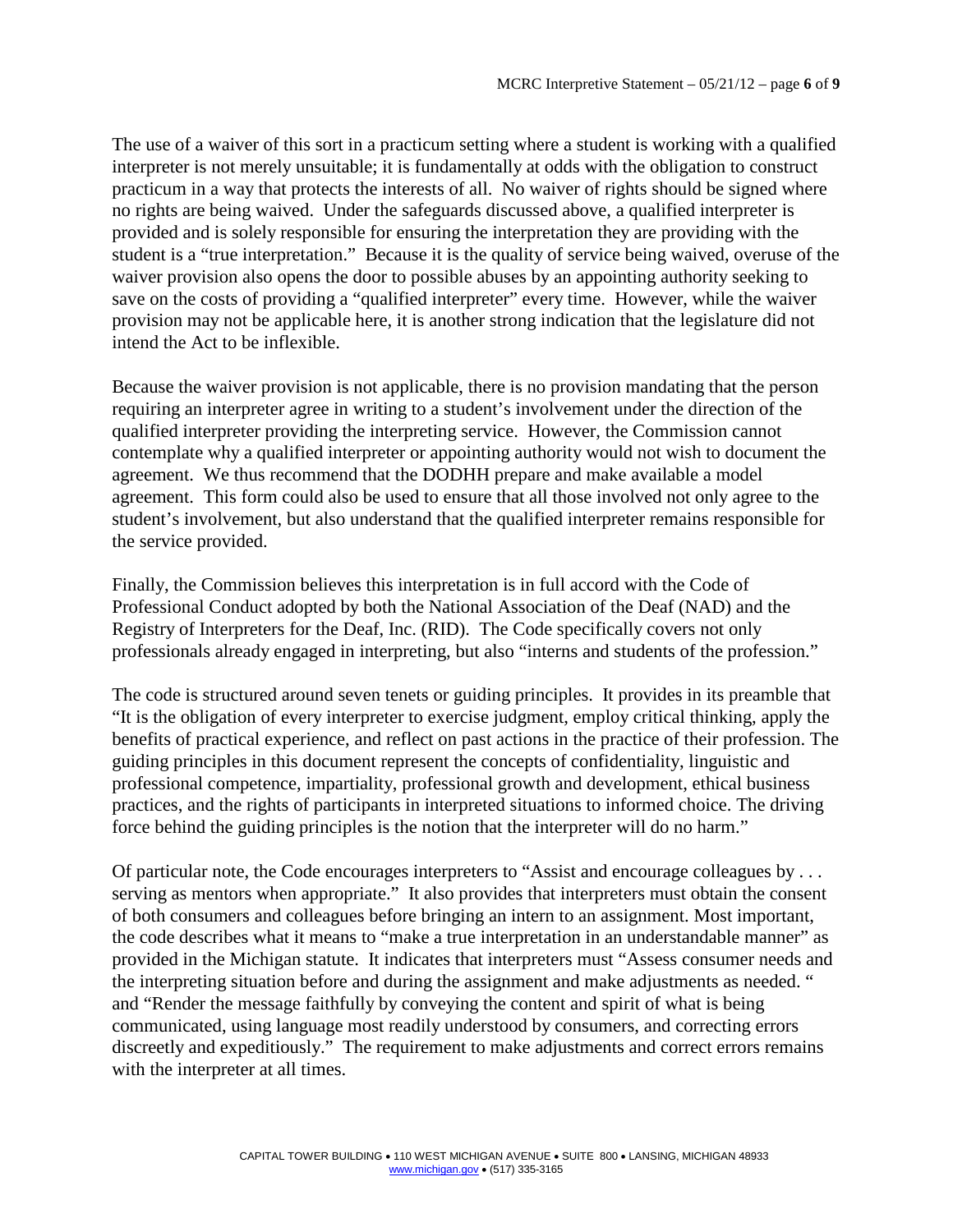# **CONCLUSION**

The Commission sees no public interest that would be served by reading a prohibition on supervised clinical experiences (practicum) into the legislature's requirement that interpreters be qualified. To the contrary, a qualified interpreter acting together with a student is still the person providing the service when:

- the student has received sufficient training and is doing a practicum as part of an interpreter education program, and
- the student only acts when under the continuous direct personal observation and supervision of the qualified interpreter, and
- the student acts only with the continuing agreement of all parties, including the qualified interpreter, provider, interpreter referral agency, and most important the person being provided the interpreting service.
- the interpreter remains responsible for providing a "a true interpretation in an understandable manner to the deaf or deaf-blind person for whom the qualified interpreter is appointed."
- the interpreter will relieve the student if at any time the obligation to provide a true interpretation is not being met, and
- the appointing authority is not receiving any financial or other benefit that would suggest the service being tendered is less than that provided by a qualified interpreter, and

MCL 353.503a's requirement that whenever "an interpreter is required as an accommodation for a deaf or deaf-blind person under state or federal law, the interpreter shall be a qualified interpreter" can be met by a qualified interpreter and a student when the qualified interpreter is personally responsible and appropriately compensated for the service provided.

# IMPACT

It is almost as difficult to overstate the importance of supervised clinical experiences as it would be to contemplate any reason the legislature would have had for eliminating them. Interpreting for the deaf, (sign language interpreting) is a human service field and more particularly a "practice profession." It is, in other words, a profession in which skill is not simply technical knowledge, but also the ability to adapt/apply that knowledge in practice. Requiring students in interpreter education programs to graduate and then become certified as qualified interpreters before they can practice in a "real world" situation would be much like doing the same with psychologists, surgeons, or teachers. The DPIA is intended to ensure that individuals who require it as an accommodation are provided qualified interpreters, and only by providing practicum experience can educational institutions ensure the qualifications of the interpreters of the future.

There is only one body providing accreditation to interpreter education programs, the Commission on Collegiate Interpreter Education (CCIE). The CCIE application form lists three prerequisites for educational institutions seeking to apply for accreditation: "1) being housed in a nationally accredited institution, 2) having a practicum, and 3) having graduated at least three classes (of students)."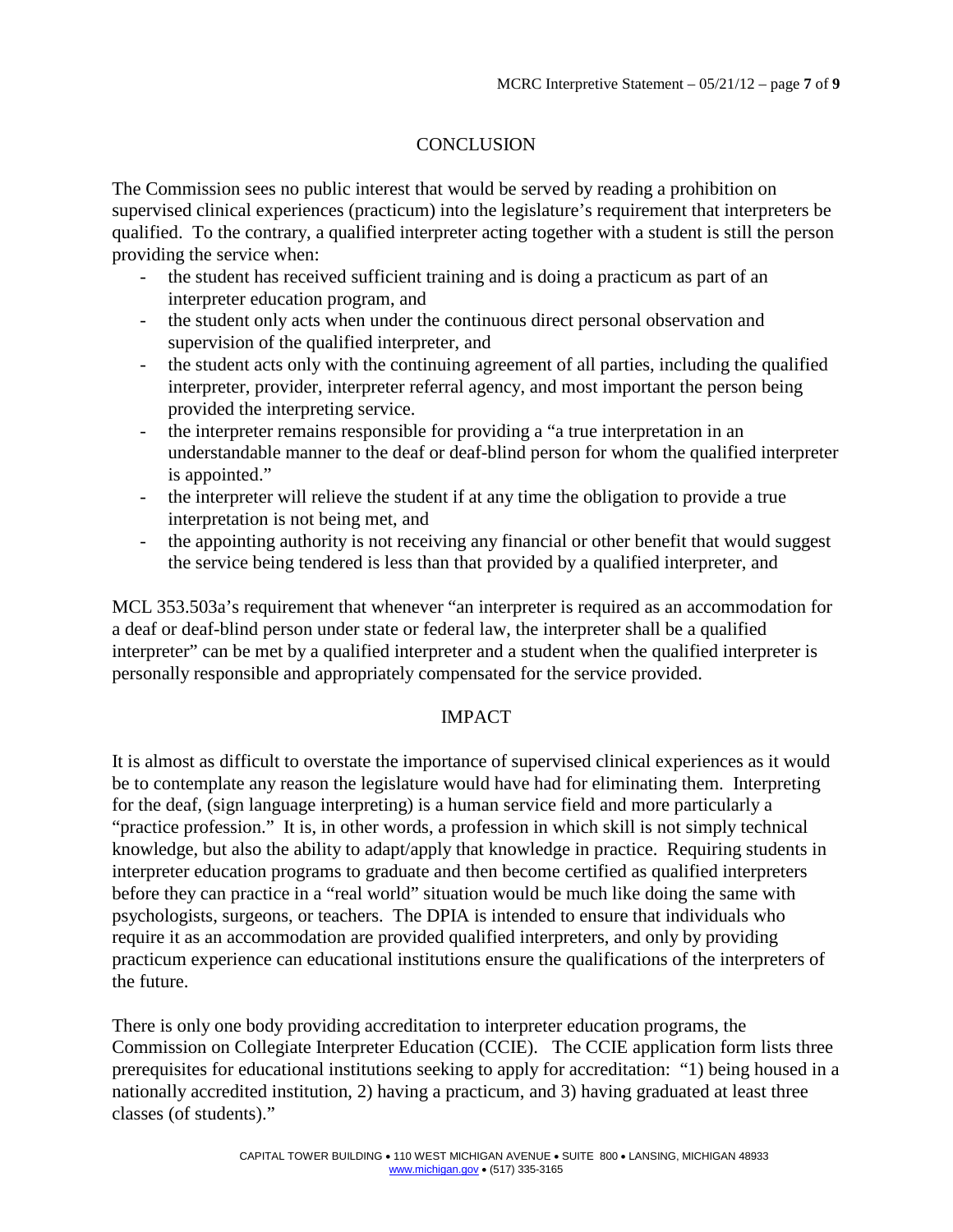The CCIE was founded in 2006 to promote professionalism in the field of sign language interpreter education through the process of accreditation and it is a member of the Association of Specialized and Professional Accreditors (ASPA). It is a collaborative effort involving many of the most influential Deaf and interpreter groups, including the National Association of the Deaf, National Registry of Interpreters for the Deaf, Conference of Interpreter Trainers, and the American Sign Language Teachers Association. The CCIE has developed accreditation standards designed to "identify the knowledge, skills, and perspectives students need to gain in order to enter the field of professional interpreting. The Standards give students, faculty, curriculum developers, administrators, employers, and consumers a common set of expectations about what basic knowledge and competencies interpreting students should acquire."

CCIE Standard 5 is "Curriculum" and in the section on "Curriculum Design" it provides specifically that:

The curriculum design shall provide the basis for program planning, implementation, and evaluation. It shall be based on a course of study that includes a broad foundation of liberal arts, sciences, professional education, research, and practicum. The liberal arts and social and behavioral sciences content shall be a prerequisite to, or concurrent with, professional education.

Later, the first item in the section entitled "Practicum and/or Internship Experiences" provides:

Supervised practicum shall be an integral part of the educational program. The experience shall provide the student with the opportunity for carrying out professional responsibilities under appropriate supervision and professional role modeling.

# SUMMARY

As previously indicated, the Michigan Civil Rights Commission is only looking at this question in the absence of legislative direction. Nothing in this Interpretive Statement should be understood to suggest that the legislature cannot mandate, provide conditions for, or even prohibit practicum experiences as part of interpreter education programs in Michigan. The legislature could also provide rulemaking authority over such programs or students to the Division on Deaf and Hard of Hearing, Department of Civil Rights, Department of Education, or another agency. Until such time as there may be other controlling direction, the MCRC believes this Interpretive Statement will provide all concerned parties with a common understanding of the current state of the law upon which they may rely.

The Michigan Legislature passed the Deaf Persons Interpreters Act in 1982, and amended it in 2007. It has to date not expressly prohibited, restricted, or permitted providing supervised clinical experiences to students enrolled in interpreter education programs. The MCRC interprets this silence as permitting such student practicum under the supervision and control of a "qualified interpreter" who remains personally responsible for providing (with or without the presence of the student), that all the requirements of the Act are fully met.